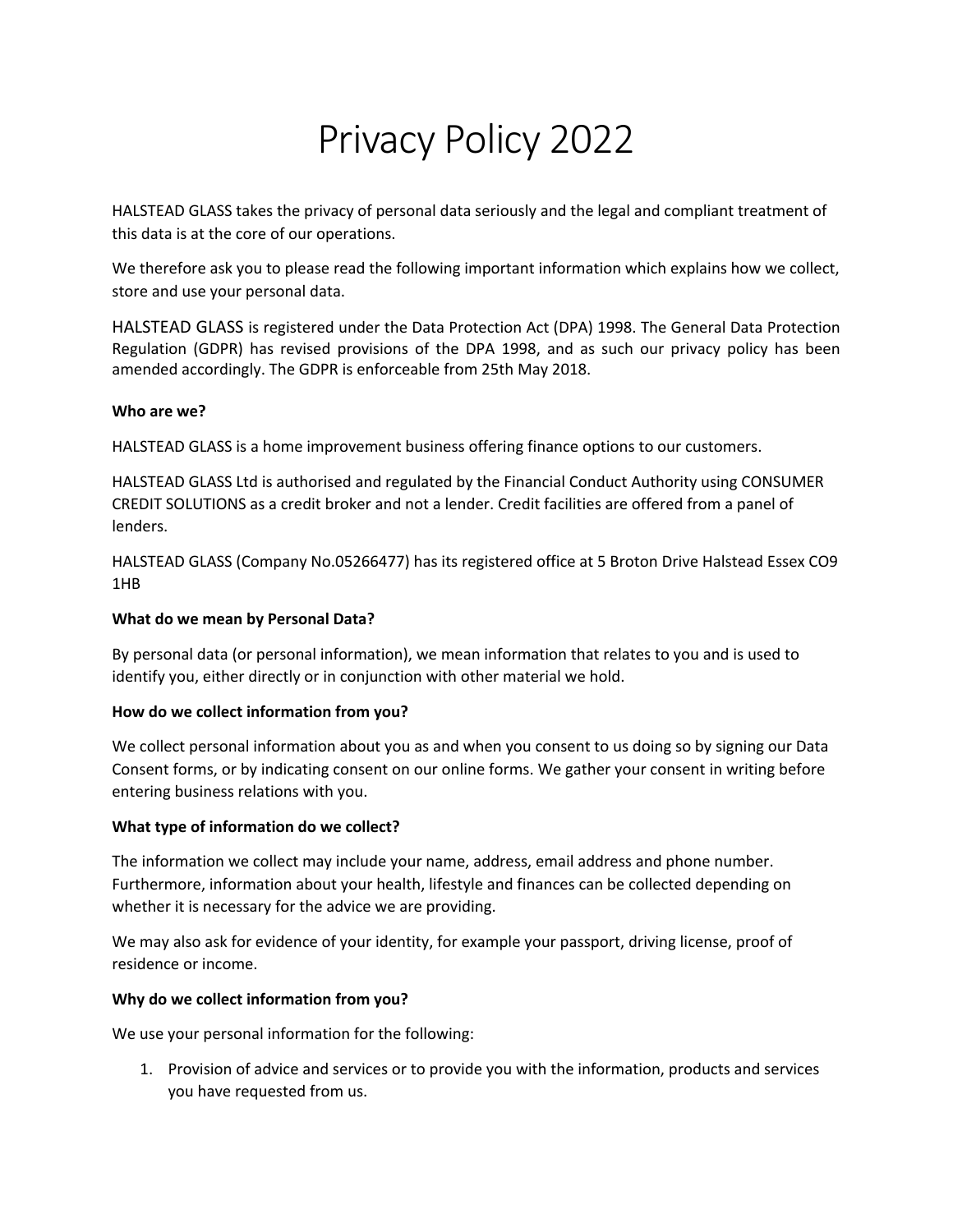2. To comply with legislation in relation to anti money laundering regulations and the Financial Services Act.

# **How do we protect your personal information?**

Any personal information we collect, record, or use in any way, be it on computer, hard copy or in any other form, is secured through our safeguarding processes to ensure that we meet our obligations under the Data Protection Act 1998.

# **What are your rights surrounding your personal information?**

The GDPR enhances your rights surrounding your personal data. This includes:

- 1. The right to be informed we will provide you with a copy of this privacy policy before seeking your consent to store/process your personal data.
- 2. The right of access you have the right to request a copy of any personal information we hold on you. This will be provided in a structured format, free of charge, within 30 days of your request. Requests can be made in writing, by phone or by email, to any of our contact details provided below.

Halstead Glass 5 Broton Drive Halstead CO9 1HB george@halsteadglass.co.uk 01787 473516

- 3. The right to rectification you have the right to request us to rectify any of your personal data which you believe is inaccurate or incomplete. We will respond within one month (this can be extended by two months where the request for rectification is complex). Requests can be made in writing, by phone or by email, to any of our contact details provided above.
- 4. The right to erasure you have the right to request 'to be forgotten', i.e. for us to delete all records of your personal data. We will comply with your request, unless we have a legal obligation to continue to hold your personal data, in which case we will inform you of the reason we are unable to complete your request.
- 5. The right to restrict processing you have the right to 'block' or suppress processing of personal data – in this case we will retain just enough information about you to ensure that the restriction is respected in future.
- 6. The right to data portability you may request a copy of your personal data, in order to use it for your own purposes across different services, e.g. moving it from one IT environment to another in a safe and secure way. We will provide the data in a structured, commonly used and machine-readable form, e.g. CSV files. This will be provided free of charge and within one month (this can be extended by two months where the request is complex).
- 7. The right to object you have the right to object to us processing your personal data for direct marketing purposes, and historical or statistical purposes, and we will respect this request as soon as we receive it (by post / email / phone, details of which are provided above).